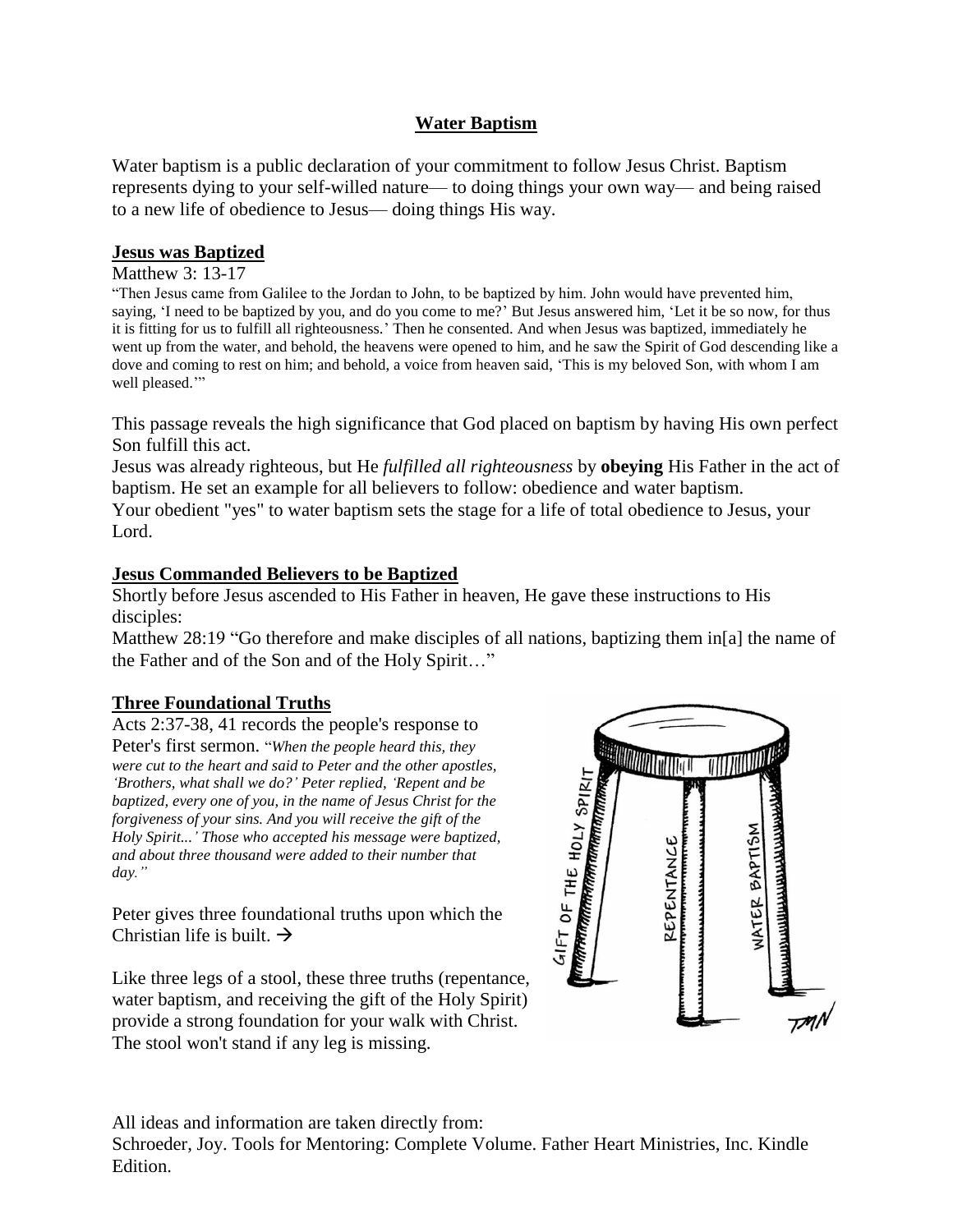1. Repentance is asking God's forgiveness for your sins (wrongdoings) and turning from them. Sin is doing things your way instead of God's way. It's an attitude of active rebellion or passive indifference toward God and what He wants in your life. Repentance must always precede baptism. If you have not repented— turned from your own way to God's way— then being baptized in water will serve no purpose. The physical act of baptism does not save you. 2. Water baptism is an outward action that testifies of an inner change of life, a change that is initiated by repentance and developed through ongoing obedience to Christ as His follower. 3. Receiving the gift of the Holy Spirit helps you walk in His power every day.

### **Believe and Be Baptized: The Example of the First Century Believers**

When you repent of your wrongdoings and decide to follow Jesus, you can be baptized right away.

To be baptized *in the name of Jesus Christ* means that you accept and identify with Christ's sacrifice on your behalf. You declare the end of all efforts to earn your way to heaven by being good enough.

Look up the following passages from the book of Acts to see the consistent pattern of wat baptism in Scripture Acts 8: 12-13 Acts 8: 26-40 Acts 9: 17-19 (verses 1-19 for the context) Acts 10: 44-48 (verses 9-48 for context) Acts 16: 29-34 (verses 23-34 for the context) Acts 18: 8 Acts 19: 1-7

### **Baptism Illustrates a Spiritual Reality**

When Christ died on the cross, He paid for the forgiveness of your sins— your God-resisting, independent self-will and all the wrong things you did as a result. He also paid for your freedom from being ruled or mastered by sin any longer. When you repented, you accessed that forgiveness **and** that freedom. Baptism shows how that happened.

What shall we say, then? Shall we go on sinning so that grace may increase? By no means! We are those who have died to sin; how can we live in it any longer? Or don't you know that all of us who were baptized into Christ Jesus were baptized into his death? We were therefore buried with him through baptism into death in order that, just as Christ was raised from the dead through the glory of the Father, we too may live a new life. Romans 6: 1-4.

To "baptize" means to immerse something into a liquid. You are immersed into Christ. What happened to Christ, happened to you. When He died and was buried, your old way of living, the self-willed, sin-ruled life, died with Him. What do you do with a dead body? You bury it! The first part of water baptism illustrates the burial of the "old self." *For we know that our old [self-willed, sin-ruled] self was crucified with him so that the body ruled by sin might be done away with, that we should no longer be slaves to sin...* Romans 6: 6

When Jesus was raised from the dead, you were raised with Him to a new life. The second part of water baptism— coming out of the water— illustrates your resurrection as a new person. You come out of the water with the freedom to live a new life of righteousness, not by your own strength, but by God's resurrection power! *Now if we* [the self-willed, sin-ruled self] *died with Christ, we believe that we will also live with him* [new life ruled by God]. *The death he died, he died to sin once for all; but the life he lives, he lives to God. In the same way, count [consider or realize] yourselves dead to sin but alive to God in Christ Jesus.* Romans 6: 8, 10-11 (emphasis added)

All ideas and information are taken directly from: When He was resurrected by the power of the Holy Spirit, a new you was resurrected— a you that is no longer ruled by sin unless you allow it by your choices. *Therefore do not let sin reign [rule] in your mortal body so that you obey its evil desires. Do not offer any part of yourself to sin as an instrument of* 

Schroeder, Joy. Tools for Mentoring: Complete Volume. Father Heart Ministries, Inc. Kindle Edition.